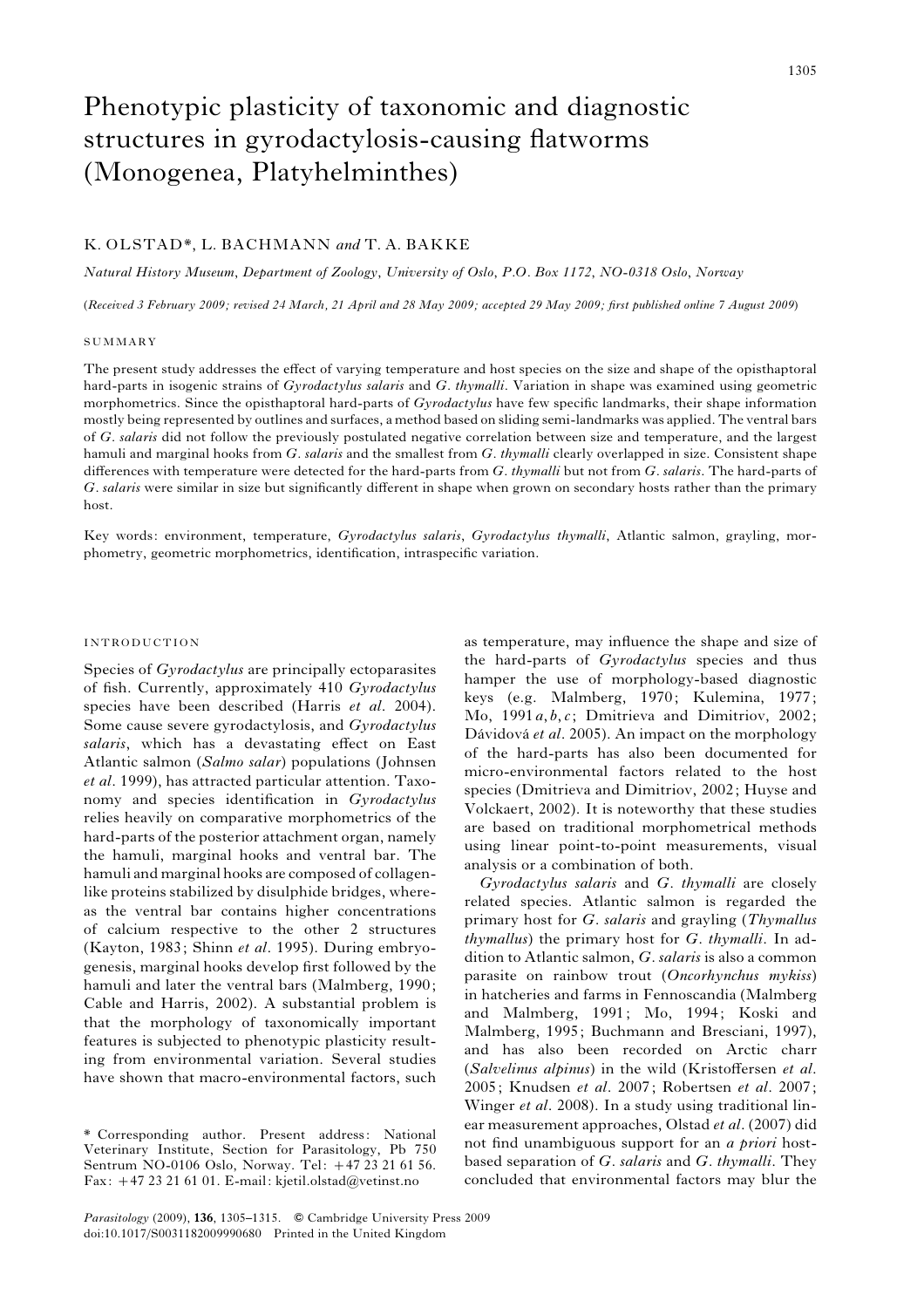taxonomic signal in the phenotype of gyrodactylid populations and stressed the need for more detailed information on the phenotypic plasticity in the morphological markers of the opisthaptoral hard-parts.

The present experimental study examines the effects of the macro- and micro-environmental factors of temperature and host species on shape and size of the hard-parts of  $G.$  salaris. The need for such knowledge was stated by Olstad et al. (2007). For comparison, the effect of temperature on the hardparts of G. thymalli was also studied.

#### MATERIALS AND METHODS

#### Gyrodactylus stocks

G. salaris on Atlantic salmon from the river Drammenselva (Buskerud County, southeastern Norway) and G. thymalli on grayling from the river Trysilelva (Engerdal, Hedemark County, eastern Norway) were used. Infected salmon and grayling, caught by electro-fishing and fly-fishing, respectively, were transported live to the laboratory in  $O<sub>2</sub>$ -aerated plastic bags containing river water. In the laboratory they were placed in 200 litre grey plastic tanks in charcoal-filtered tap water (flow rate 2–4 L/min). Thereafter, infections were maintained by regularly adding naïve hosts of the corresponding species for  $>1$  month.

## Fish hosts

The experimental infra-populations of G. salaris and G. thymalli were established from 1 asexually produced individual, in order to minimize the genetic variation. Infected fish were anaesthetized in 0. 04% chlorbutanol and killed before the fins were cut off and examined for parasites under a stereomicroscope with fibre optic illumination. Thereafter, 5 randomly selected Atlantic salmon and graylings were each infected with 1 randomly selected G. salaris and G. thymalli, respectively, by transfer from the excised fins to the anaesthetized recipients. After having given birth, the mother (P generation) was immediately removed, and the progeny  $(F_1 \text{ gener-}$ ation) left to establish a new infrapopulation. For each species, 1 successful infrapopulation was maintained for the experiments.

Since G. salaris has been also found on rainbow trout (Mo, 1994) and Arctic charr (Kristoffersen et al. 2005; Knudsen et al. 2007; Robertsen et al. 2007; Winger et al. 2008), these 2 species were included in the experiments as secondary hosts for G. salaris. Additionally, grayling was also regarded as a potential secondary host for G. salaris, according to previous experimental host preference tests (see Soleng and Bakke, 2001; Sterud et al. 2002). The hosts used in the experiments were: hatchery-reared Atlantic salmon (1. 5–9.4 g; 6–11 cm) from river Drammenselva

(Hellefoss-Åmot Kultiveringsanlegg, Hokksund, Buskerud County, Norway), hatchery-reared grayling from river Trysilelva  $(4.5-6.2 \text{ g}; 9-11 \text{ cm})$ (Snerta Kultiveringsanlegg, Hedemark County, Norway), hatchery-reared Arctic charr (2. 3–9. 2 g; 7–11. 5 cm) of the Hammerfest stock (Tallvik settefiskanlegg, Alta, Finmark County, Norway), and a commercially reared rainbow trout  $(1.3-6.9 g)$ ; 5. 5–9. 5 cm) (Valdres ørretoppdrett Røn, Buskerud County, Norway). Fish hosts were maintained in experimental tanks in the aquarium for a minimum of 3 weeks prior to the start of the experiments. All fish hosts were naïve with respect to Gyrodactylus infections.

#### Infection experiments

In order to minimize variation other than that related to phenotypic plasticity, isogenic parasite populations were used. The isogenic lineages were prepared by infecting a number of individually isolated hosts with a single parasite. When a birth was registered, the parental individual was killed, leaving the first offspring as the founder individual of an isogenic lineage. One lineage of G. salaris and another for G. thymalli were used in the following experiments.

The isogenic lineages of G. salaris and G. thymalli were bred on groups containing 5 hosts under specific environmental regimes (see Table 1). (i) Temperature: in 5 separate tanks, isogenic G. salaris were bred on groups of salmon at 5, 12 and 18  $\mathrm{^{\circ}C}$ , respectively and isogenic G. thymalli were bred on groups of grayling at 5 and 12  $\degree$ C. The temperature regimes were run for 30 days (i.e. 1.5 times, 2 times, and  $>$  2 times longer than the average life-span of G. salaris on salmon at the respective temperatures according to Jansen and Bakke (1991)). (ii)  $Host: G.$  salaris were bred for 30 days on salmon, rainbow trout, Arctic charr and grayling (the latter not in parallel due to difficulties in breeding on grayling) in a common tank at  $12 \degree C$ . In order to prevent cross-infection, the host species groups were separated by keeping them in grey floating plastic boxes  $(20 \times 10 \times 10 \text{ cm})$  with wire-mesh bottoms to ensure a free flow of fresh water into the boxes. At the end of the experiment, the fish were killed before being stored individually in bottles containing 96% ethanol. Parasite specimens were thereafter sampled from all available hosts representing the experimental groups.

#### Image preparation

Using a scalpel blade, the opisthaptors were excised from individual Gyrodactylus specimens. Opisthaptoral hard-parts were thereafter prepared using a slightly modified method of Harris et al. (1999). The haptors were digested in 75 mm Tris, 10 mm EDTA, 5% SDS, and 100 mg/ml proteinase K, pH 8. 0.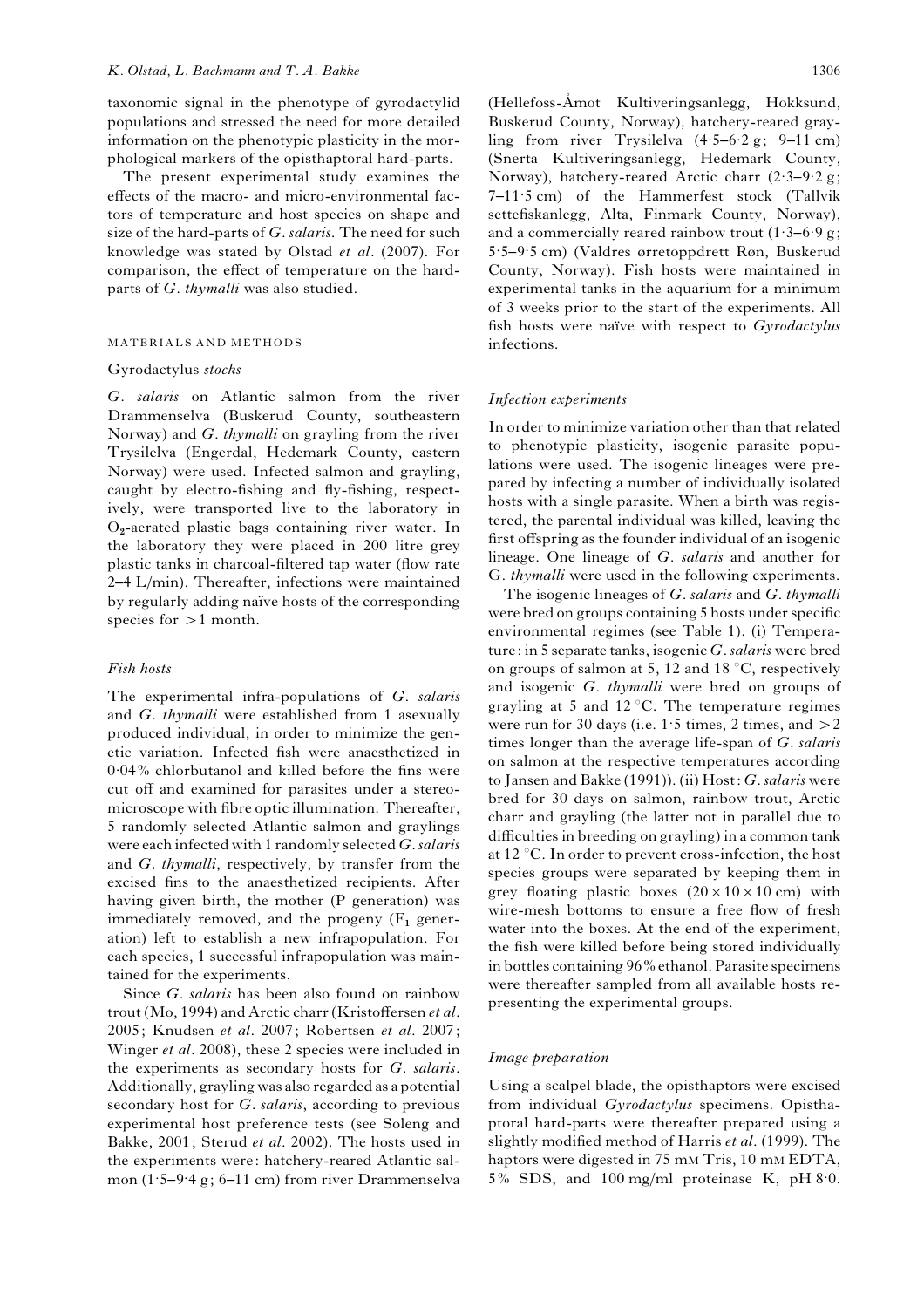Table 1. Experimental infections with isogenic Gyrodactylus thymalli originating from River Trysilelva and isogenic G. salaris originating from River Drammenselva on different host species and at different temperatures for analyses of variation in the opisthaptoral hard-parts

(Numbers of structures available for analyses given in parentheses in the following order: hamuli; marginal hooks; ventral bars.)

| Host                                                                                                       | 5 °C. | $12 \text{ °C}$                                                                     | $18\text{ °C}$            |  |
|------------------------------------------------------------------------------------------------------------|-------|-------------------------------------------------------------------------------------|---------------------------|--|
| <i>T. thymallus</i> , Trysilelva<br>G. thymalli $(21;21;21)$                                               |       | G. thymalli $(23;24;24)$<br>G. salaris $(20:18:20)$                                 |                           |  |
| G. salaris $(23;19;21)$<br><i>S. salar</i> , Drammenselva<br>O.mykiss, Valdres<br><i>S. alpinus</i> , Alta |       | G. salaris $(28, 20, 24)$<br>G. salaris $(25; 23; 22)$<br>G. salaris $(17, 13, 11)$ | G. salaris $(18, 19, 18)$ |  |

Following a wash in distilled water, the released hardparts were mounted in ammonium picrate glycerine (Malmberg's fixative). All hard-part structures were photographed using a Leica DC 500 camera (mounted on a Leica DM 6000B stereomicroscope under a  $\times$ 100 oil objective with 1 $\times$ , 1.25 $\times$  and 1.6 $\times$ magnification changer). The pictures  $(2600 \times 2060$ pixels resolution) were maximally cropped and, if necessary, rotated using Adobe Photoshop 7.0 (©Adobe Systems Incorporated).

## Size of opisthaptoral structures

For comparisons of structure size among relevant groups, 1 measurement was taken from each of the 3 hard-parts, i.e., marginal hook sickle length (MHSL), ventral bar width (VBW) and hamulus total length (HTL) from all individuals included in the analyses (measurements and annotations described by Shinn et al. (2004) and Olstad et al. (2007)).

## Shape of opisthaptoral structures

Since the opisthaptoral hard-parts of Gyrodactylus have few unambiguous landmarks such as structure joints or well-defined points of structural extremes, shape is represented mainly by outlines and surfaces. Therefore, instead of using classical point-to-point measurements, the sliding semi-landmark method capturing outlines (Green, 1996; Bookstein, 1997) was applied. This operation extends the standard Procrustes superimposition procedure: in addition to translating, scaling, and rotating landmark configurations, the semi-landmark points are slid along the outline curve until they match as close as possible the positions of corresponding points of a reference configuration (Adams et al. 2004). Optimally, this gives a data-matrix describing landmark-configurations in which the remaining variation among individuals is due to variation in shape only (i.e., the effects of location, rotation and size are removed mathematically). These data in the matrix can be analysed statistically, revealing significant variation among groups and, visually, revealing the actual shape differences.



Fig. 1. Template of landmarks as digitalized on digital images of opisthaptoral hard-parts of Gyrodactylus. Totally, 49 landmarks were digitalized from each individual: 21 from hamulus (left), 10 from ventral bar (upper right) and 18 from marginal hook (lower right). All landmarks but those indicated by arrows were defined as sliding semi-landmarks prior to superimposition. Symmetry line of the ventral bar is indicated by a dashed line. (The structures are not in scale).

Before digitizing the landmarks, all specimens were randomized using tpsUtil, Version 1.37 (Rohlf, 2006b). After digitization, the original order of the specimens was restored. The landmarks were digitalized as illustrated in Fig. 1, using tpsDig, Version 2.10 (Rohlf,  $2006a$ ). Sliding of semi-landmarks according to the minimum bending energy (BE) criterion (Bookstein, 1996, 1997; Green, 1996; Bookstein et al. 2002) and superimposition of shape coordinates by General Procrustes (GP) procedures was performed using tpsrelw Version 1.45 (Rohlf, 2007).

# Statistical analyses

All statistical analyses were performed using the software PAST (Hammer et al. 2001). The number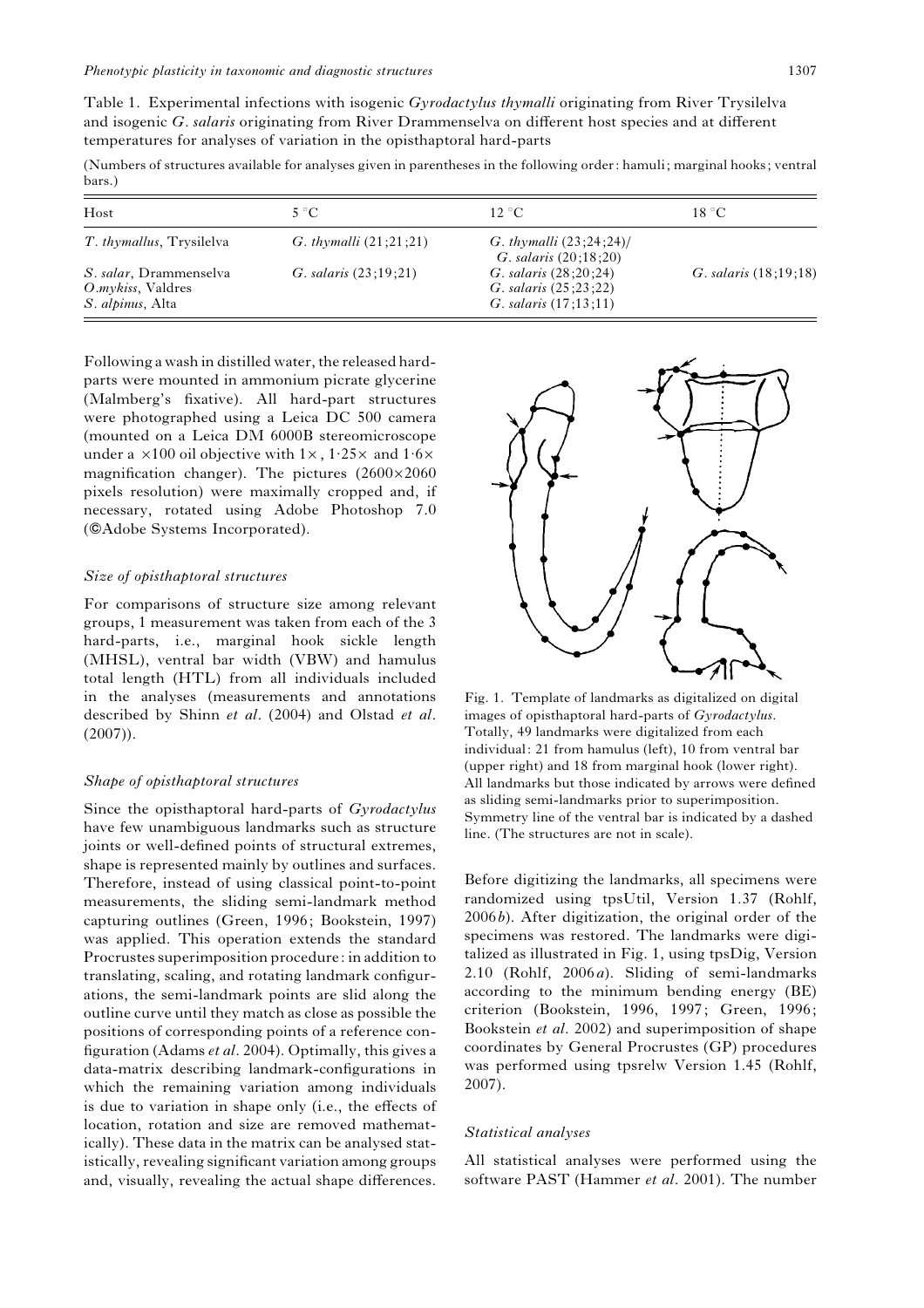Table 2. Percentage differences between measurements of hamuli (hamulus total length; HTL), marginal hooks (marginal hook sickle length; MHSL) and ventral bars (ventral bar width; VBW) among (a) groups of Gyrodactylus salaris grown on Atlantic salmon at 5, 12 and 18 °C and G. thymalli grown at 5 and 12 °C and (b) G. salaris grown on Atlantic salmon, grayling, rainbow trout and Arctic charr (all at 12 °C)

 $(P$ -values from pairwise Mann-Whitney tests are given in parentheses. The  $P$ -values are Bonferroni corrected according to the number of comparisons  $((a): 4; (b): 3)$ .)

| (a)                                               | Hamuli          | Marginal hooks  | Ventral bars   |
|---------------------------------------------------|-----------------|-----------------|----------------|
| G. salaris 5 °C vs G. salaris 12 °C               | $-2.1(0.0577)$  | $-1.3(0.2628)$  | 1.7(2.8296)    |
| G. salaris 5 °C vs G. salaris 18 °C               | $-5.8(<0.0001)$ | $-6.5(<0.0001)$ | 6.2(0.0432)    |
| G. salaris 12 °C vs G. salaris 18 °C              | $-3.6(0.0004)$  | $-5.2(<0.0001)$ | 4.6(0.0096)    |
| G. thymalli 5 $\rm{C}$ vs G. thymalli 12 $\rm{C}$ | $-3.2(0.0008)$  | $-8.9(<0.0001)$ | $-5.4(0.0004)$ |
| (b)                                               |                 |                 |                |
| Atlantic salmon vs grayling                       | 3.2(0.0117)     | $-1.1(0.6423)$  | 4.2(0.0063)    |
| Atlantic salmon vs rainbow trout                  | 3.9(< 0.0001)   | $-0.1(2.5803)$  | 8.0(< 0.0001)  |
| Atlantic salmon vs Arctic charr                   | 1.9(0.0078)     | $-0.7(1.8180)$  | 1.8(0.2742)    |

of individuals analysed  $(n)$  for each structure is given in Table 1. The linear measurements were not normally distributed for all experimental groups for any of the variables. The analyses were thus performed using pairwise Mann-Whitney tests. The statistical analyses of shape were performed on matrices of partial warp scores of the General Procrustes coordinates. Because the number of degrees of freedom is unclear for configurations based on a number of sliding semi-landmarks (Zelditch et al. 2004), permutation tests based on Mahalanobis' distances were used for analysing shape differences among groups. In cases with too few individuals compared to variables, non-parametric MANOVA based on Euclidian distance and using permutation calculating P-values (Anderson, 2001) was applied.

## Visualization of shape differences

PCA was performed for the Procrustes superimposed shape variables (run on the variancecovariance matrix; shape PCA=Relative Warp analysis when including the uniform component; e.g., Zelditch et al. 2004) from the 3 analysed structures separately for (i) G. salaris on Atlantic salmon at 5, 12 and 18 °C, and G. thymalli on grayling at 5 and  $12\textdegree C$ , and (ii) G. salaris on Atlantic salmon, grayling, rainbow trout, and Arctic charr at  $12 \degree C$ . Shape changes along individual principal components were illustrated depicting shape configurations at extremes along the respective principal components. All terminology related to the description of general and specific features of the hard-parts structures is similar to the terminology described by Shinn et al. (2004).

## RESULTS

## Size of opisthaptoral structures

Temperature. The size of the hamuli and marginal hooks from G. salaris were temperature dependent,

as these structures were generally bigger at lower water temperature (Table 2, Fig. 2). However, ventral bars from G. salaris did not follow this pattern, and the largest structures were recorded at highest temperature (18 °C; Table 2, Fig. 2). Concerning G. thymalli all 3 opisthaptoral structures (hamuli, marginal hooks, and ventral bars) followed the pattern of being bigger at lower water temperature. The opisthaptoral structures of G. thymalli were usually larger than those of G. salaris but there was an apparent overlap between the largest hamuli and marginal hooks of G. salaris and the smallest from G. thymalli (Fig. 2). However, for ventral bar size no overlap was observed between G. salaris and G. thymalli within the studied temperatures (Table 2, Fig. 2).

Host. The progeny of G. salaris on the secondary hosts (grayling, rainbow trout and Arctic charr) had hard-part structures that were similar in size (no statistically significant difference) or significantly larger as compared to individuals from the primary host Atlantic salmon (Table 2, Fig. 2).

## Shape of opisthaptoral structures

Temperature. The shapes of the hamuli of  $G$ , salaris were significantly different at 12 and  $18\,^{\circ}$ C. The shape of the ventral bars differed significantly between 5 and 18 °C and between 12 and 18 °C (Table 3). However, there was no evidence for altered shape of the marginal hooks with temperature in G. salaris. There was no uniform association between shape and temperature in the opisthaptoral hard-parts from G. salaris. In G. thymalli, all hardparts were significantly different in shape between 5 and 12  $\degree$ C. There was a stronger signal for shape differences in G. thymalli at 5 and  $12^{\circ}$ C than in G. salaris over the same temperature range (see Table 3).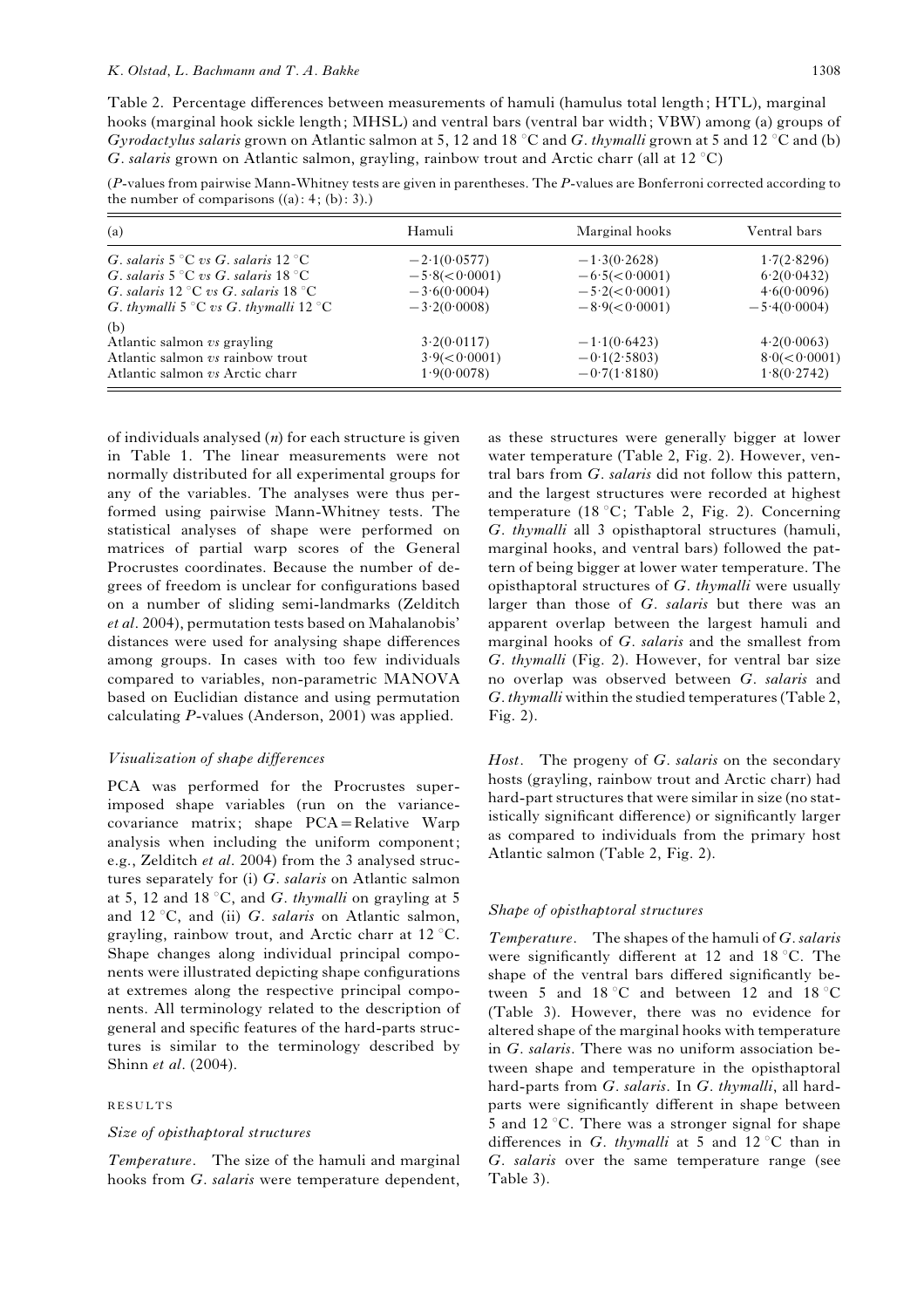

Fig. 2. Box plot showing 25–75 percentiles (box), median (horizontal line inside box) and 10–90 percentiles (whiskers) of centroid size from groups of Gyrodactylus salaris grown on Atlantic salmon at 5, 12 and 18  $^{\circ}C$ , G. thymalli grown at 5 and 12  $\mathrm{C}$  and from G. salaris grown on Atlantic salmon, grayling, rainbow trout and Arctic charr (all at  $12^{\circ}$ C). (A) hamuli (hamulus total length (HTL)), (B) marginal hooks (marginal hook sickle length (MHSL)), and (C) ventral bars (ventral bar width (VBW)).

The visualization of shape differences through shape PCA analysis was performed only for statistically significant different groups (the complete range of figures from the shape PCA analyses is given as supplementary material in the Appendix). The percentage of total variation explained in the principal

components, based on Eigen-values from the shape PCA analyses are presented in Table 4.

For the hamuli of G. salaris, there was a slight pattern of separation between shape configurations at 12 and 18  $\degree$ C in PC1, and a more pronounced pattern in PC2 (Fig. 3A, B). Change in shape between G. salaris at 12 and 18  $^{\circ}$ C, as a combination of these two components, could be assigned to the hamuli being more upright structures with a shorter point at 12 °C than at 18 °C (Fig. 3A, B). The most pronounced shape differences for G. thymalli at 5 and 12 °C was detected in PC4 (Fig. 3C). The shape change along this component was basically a relative shortening of the hamulus root, a rounding of the more robust shaft and point, and a closing of the aperture (Fig. 3C). The shape of the marginal hooks of G. thymalli at 5 and 12  $\mathrm{C}$  differed in PC2 only (Fig. 3D). From 5 to 12  $\mathrm{^{\circ}C}$  the shape changed mainly by a lowering of the heel as well as a shortening and rising of the toe (Fig. 3D).

In G. salaris the ventral bar shapes at 18  $^{\circ}$ C were slightly different in PC1 than those at 5 and 12  $^{\circ}$ C (Fig. 3E). The individuals at  $18\textdegree\text{C}$  had a more abruptly curved lower part of the ventral bar membrane and a convex rather than concave ventral bar upper ridge (Fig. 3E, F). For G. thymalli, there were no clear trends in shape change in ventral bars at 5 and  $12 \text{ °C}.$ 

Host. Despite significant differences in single pairwise comparisons (Table 3), there was no uniform pattern of shape differences for the hard-parts from individuals of G. salaris grown on Atlantic salmon versus those grown on secondary hosts.

Concerning the hamuli, there were only minor shape differences between specimens of G. salaris grown on Atlantic salmon and those from rainbow trout. However, in PC2, the rainbow trout group were slightly different from the Atlantic salmon group (Fig. 4A). The shape changes along this component (Atlantic salmon $\rightarrow$ rainbow trout) were an increased opening of the aperture, an increased general robustness, and a reduced rounding of shaft and root (Fig. 4A).

There were no directional shape differences observed for the marginal hooks of G. salaris from Atlantic salmon and grayling, despite statistically significant differences (Table 3). A trend, however, was observed along PC1 for parasites on Atlantic salmon versus parasites on rainbow trout and Arctic charr (Fig. 4B). Parasites from rainbow trout and Arctic charr had a more closed marginal hook aperture as well as elongated and less rounded toes (Fig. 4B).

For the ventral bars, there was a statistically significant difference in shape between parasites from the Atlantic salmon group and Arctic charr. Otherwise, there was no signal along the component in the shape PCA analysis for this structure (Table 3).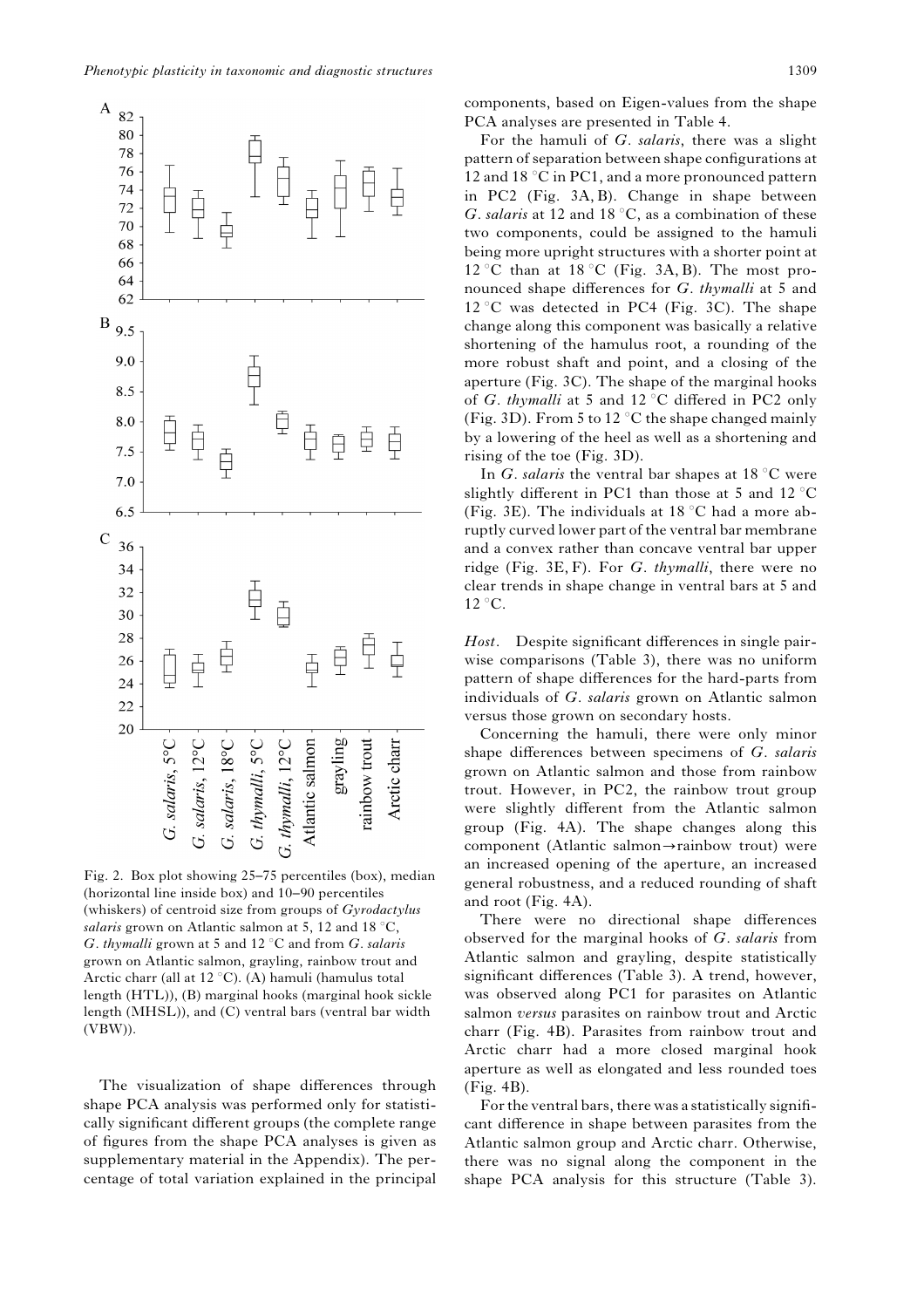Table 3. P-values from pair-wise multivariate permutation tests of principal components scores from GPA superimposed shape configurations among (a) groups of Gyrodactylus salaris grown on Atlantic salmon at 5, 12 and 18 °C and G. thymalli grown at 5 and 12 °C and (b) G. salaris grown on Atlantic salmon, grayling, rainbow trout and Arctic charr (all at  $12^{\circ}$ C)

(The P-values are Bonferroni corrected according to the number of comparisons  $((a): 4; (b): 3).)$ 

| (a)                                   | Hamuli | Marginal<br>hooks | Ventral bars |
|---------------------------------------|--------|-------------------|--------------|
| G. salaris 5 °C vs G. salaris 12 °C   | 0.2700 | 2.8620            | 2.1100       |
| G. salaris 5 °C vs G. salaris 18 °C   | 0.6640 | 0.3580            | < 0.0005     |
| G. salaris 12 °C vs G. salaris 18 °C  | 0.0400 | 0.5920            | 0.0040       |
| G. thymalli 5 °C vs G. thymalli 12 °C | 0.0320 | 0.0160            | 0.0080       |
| (b)                                   |        |                   |              |
| Atlantic salmon vs grayling           | 0.0690 | 0.0210            | 0.7788       |
| Atlantic salmon vs rainbow trout      | 0.0090 | 0.6060            | 0.7365       |
| Atlantic salmon vs Arctic charr       | 0.1170 | $0.0861\dagger$   | 0.0420       |

# Sample sizes too small to calculate Mahalanobis' distances. Alternative test run: non-parametric ANOVA post-hoc.

Table 4. Percentage explanation of total variation from shape PCA analyses of procrustes superimposed shape variables from hamuli, marginal hooks and ventral bars from (a) groups of Gyrodactylus salaris grown on Atlantic salmon at 5, 12 and 18  $^{\circ}$ C and *G. thymalli* grown at 5 and 12 °C and (b) G, salaris grown on Atlantic salmon, gravling, rainbow trout and Arctic charr

(Only values  $> 5\%$  are included in the table.)

|                | (a)    |                   |                 | (b)    |                   |                 |
|----------------|--------|-------------------|-----------------|--------|-------------------|-----------------|
| PC.            | Hamuli | Marginal<br>hooks | Ventral<br>bars | Hamuli | Marginal<br>hooks | ventral<br>bars |
| 1              | 35.2   | 61.9              | 42.9            | 31.7   | 23.3              | $36 - 4$        |
| 2              | 19.5   | 9.5               | 18.8            | 22.8   | 18.4              | 23.4            |
| 3              | 14.2   | 6.9               | 15.9            | 12.3   | 14.2              | 14.8            |
| $\overline{4}$ | $8-1$  |                   | 6.8             | $10-2$ | $9-1$             | 9.0             |
| 5              | 5.9    |                   | 5.2             | $6-1$  | 7.8               | 5.5             |
| 6              |        |                   |                 |        | $5-1$             |                 |

Accordingly, ventral bar shape changes could not be interpreted.

# DISCUSSION

Isogenic lineages of the monogenean flatworms G. salaris and G. thymalli were established in order to minimize variation in the opisthaptoral phenotype, other than variation caused by the environment. Although we consider the approach straightforward for the analysis of phenotypic plasticity in gyrodactylids, the observed variation in the experimentally used lineages may not necessarily represent entirely the G. salaris and G. thymalli populations from which the two initial parasite specimens originated. This latter point is important to consider in relation to taxonomic studies of G. salaris and G. thymalli.

# Temperature effects on size and shape of the hard parts

In the present study, the ventral bars of G. salaris were bigger at higher temperature, a trend that is the contrary to that observed for the hamuli and the marginal hooks. For these latter structures, the results confirmed the previously reported size– temperature patterns (Malmberg, 1970; Kulemina, 1977; Mo, 1991a, b, c; Dávidová et al. 2005; Dmitrieva and Dimitriov, 2002; Huyse and Volckaert, 2002), i.e. size of the opisthaptoral hardparts decreases with higher temperatures. However,  $Mo(1991a, b, c)$  and Dmitrieva and Dimitriov (2002), although not discussing their findings, also reported several ventral bar measurements for G. salaris and G. alviga, respectively, that increased in size with increasing temperature.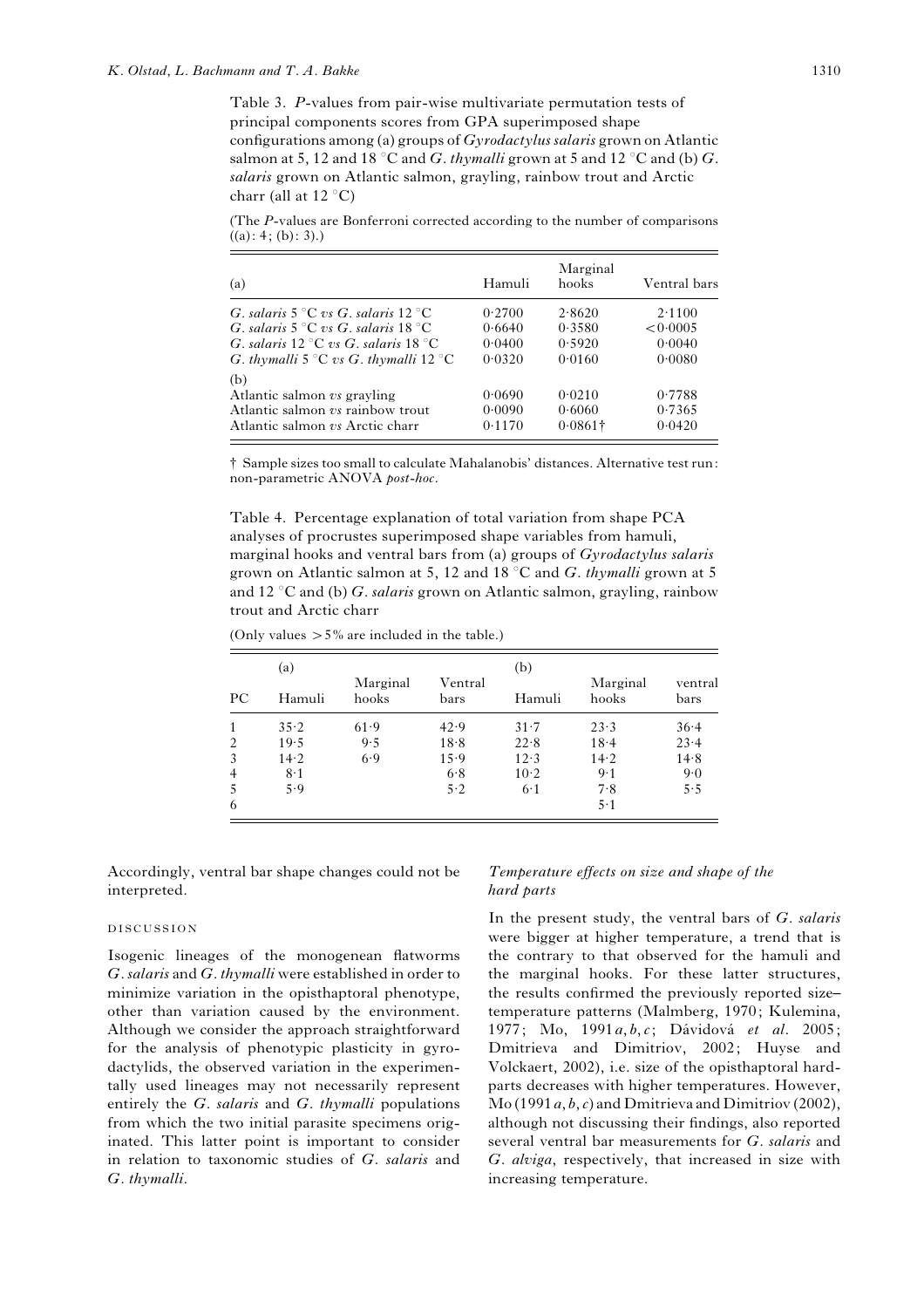

Fig. 3. (A–F) Illustrations of shape changes along single principal components (PC) for Procrustes superimposed shape variables from opisthaptoral hard-parts from isogenic *Gyrodactylus salaris* parasitizing Atlantic salmon at 5 °C, 12 °C, and 18 °C, and from isogenic G. thymalli parasitizing grayling at 5 °C and 12 °C. (A–C) hamuli; (A) PC1, (B) PC2, (C) PC4; (D) marginal hooks; PC2 and (E–F) ventral bars; (E) PC1, (F) PC2. Left: Plots of the distribution of individuals from experimental groups along single PC. Right: Illustrations of shape changes along relevant PC. Pictures to the left represent shape configurations in the point  $(-0.1)$  along the respective principal components, whereas images to the right represents shape configurations in the point  $(+0.1)$ .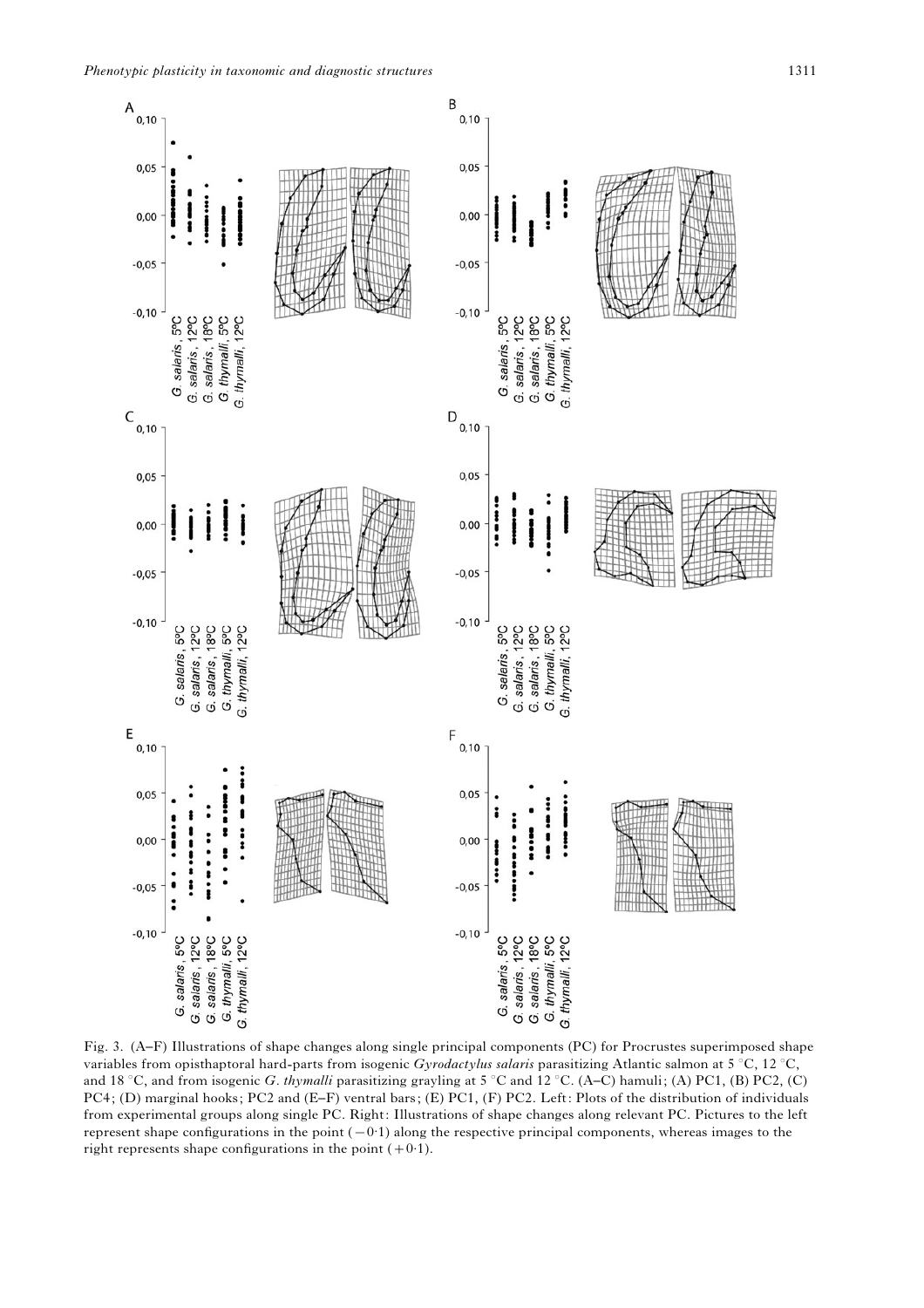

Fig. 4. (A–B) Illustrations of shape changes along single principal components (PC) for Procrustes superimposed shape variables from opisthaptoral hard-parts from isogenic Gyrodactylus salaris parasitizing Atlantic salmon, grayling, rainbow trout and Arctic charr. (A) hamuli; PC2, (B) marginal hooks; PC1. Left: Plots of the distribution of individuals from experimental groups along single PC. Right: Illustrations of shape changes along relevant PC. Images to the left represents shape configurations in the point  $(-0.1)$  along the respective principal components, whereas pictures to the right represent shape configurations in the point  $(+0.1)$ .

The positive size–temperature correlation for the ventral bar of G. salaris could be due to a different chemical composition and growth process than for the hamuli and the marginal hooks. According to Shinn et al. (1995), ventral bars in G. salaris, G. caledoniensis and G. colemanensis are clearly different in their chemical composition from the hamuli and marginal hooks of the respective species; they contain more calcium and are less keratinized than the 2 latter structures. Furthermore, the ventral bar of Gyrodactylus is the last hard part to develop during ontogeny (Malmberg, 1990; Cable and Harris, 2002) and should, accordingly, be more affected by a shorter developmental period. At 18 °C embryogenesis of Gyrodactylus takes  $\sim$  3 days, while at 5 °C it lasts for up to 15 days (see Jansen and Bakke, 1991). The observed pattern could imply that, unlike hamuli and marginal hooks, the ventral bars grow post-birth; such post-birth growth was found, e.g. for hamulus root in Gyrdicotylus gallieni by Jackson and Tinsley (1995). If this is correct, it is surprising that there were inverse size–temperature correlations for the ventral bar in G. salaris and G. thymalli. However, the observation is preliminary, as there are no data for G. thymalli at  $18^{\circ}$ C.

There was no consistent trend of shape differences for the hamuli and marginal hooks of G. salaris in the temperature range 5 to 18  $^{\circ}$ C. However, the shapes of the ventral bar at 18  $\mathrm{C}$  were different from those at both  $5^{\circ}$ C and  $12^{\circ}$ C (which were not significantly different from each other). This may further support the above hypothesis that the ventral bar of G. salaris develops by a different process than hamuli and marginal hooks. The shape of ventral bars at 18 $\mathrm{^{\circ}C}$ as compared with those at 5 and  $12 \degree C$  (shape PCA

analysis) were basically more compact and robust. The increased robustness was consistent with the observation from linear measurements that the structures at  $18 \degree C$  were bigger. Again, this could be taken as a support for a previous hypothesis that the development of ventral bars in G. salaris is dependent on temperature rather than time. In G. thymalli, all opisthaptoral structures were significantly different in shape at 5 and  $12 \degree C$ . It is interesting to note that generally, there was a stronger signal of differences in shape between G. thymalli at 5 and 12  $^{\circ}$ C than among  $G.$  salaris in the temperature range  $5$  to 18  $\mathrm{C}$  (except ventral bars).

# The impact of primary- and secondary hosts on size and shape of the hard parts

The size of the hard parts of G. salaris were similar (marginal hooks) or larger (hamuli and ventral bar) when grown on the secondary hosts compared to on the primary host, Atlantic salmon. This is in accordance with a previous report by  $M_0$  (1991b) who also reported larger hamuli in G. salaris from rainbow trout in southern Norway as compared with G. salaris on parr of Atlantic salmon in northern and north-western Norwegian rivers. In contrast, Dmitrieva and Dimitriov (2002) found that specimens of G. alviga parasitizing the primary host have larger hard parts than those parasitizing a secondary host. They attributed this difference to an effect of unfavourable conditions, assuming that, in such instances, an increased reproductive rate and accelerated embryogenesis would decrease the size of the opisthaptoral hard parts. The present observations for G. salaris are, however, more in line with the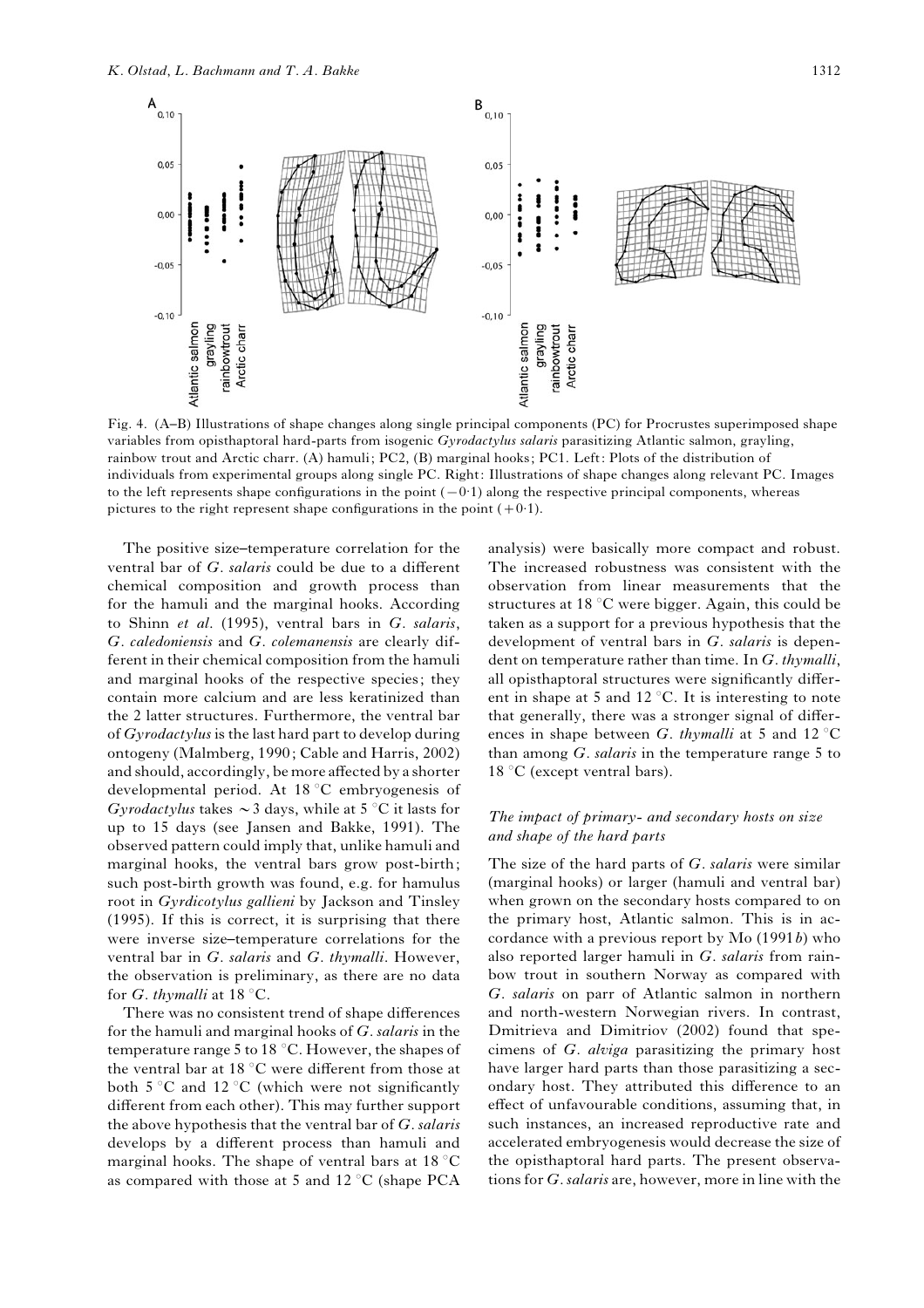assumption of extended embryogenesis on less favourable hosts. Basically, the postulated mechanism is the same as that suggested for explaining the effect of varying temperature on hamuli and marginal hooks. New experimental evidence that G. salaris has a longer generation time on grayling than on Atlantic salmon supports our interpretation (O.G. Øvstaas and T.A. Bakke, unpublished information). The observation that certain linear measurements were not normally distributed for some groups could be an indicator of suboptimal conditions and perhaps disturbances of embryonic development. However, the data did not reveal any consistent pattern to support such a hypothesis. Further experimental work would be required to explore this topic.

The shape of the hamuli and marginal hooks of G. salaris were different when the parent developed on secondary hosts compared to the primary host, Atlantic salmon. There was, however, no consistent pattern in these shape differences. The shape of hamuli and marginal hooks was affected more by the host than the shape of the ventral bar. This contradicts, to some extent, the results of the temperature experiments, in which the shape of the ventral bar was affected most. Partial starvation may explain the non-uniform pattern of shape differences since this is known, for example, to potentially cause distorted development of the F2 embryo and the opisthaptoral hard parts in G. gasterostei (see Cable et al. 2002).

## Geometric morphometrics in Gyrodactylus studies

The present study illustrates that the taxonomically informative opisthaptoral hard-parts of Gyrodactylus flatworms show different responses to temperature and host species. The pattern of these responses with respect to size and shape varies, even between the closely related species G. salaris and G. thymalli. These findings may explain why Olstad et al. (2007) failed to unambiguously discriminate wild populations of G. salaris and G. thymalli with morphometric means according to an a priori species assignment. Although few *Gyrodactylus* species have been studied in more detail and reports on phenotypic plasticity in the genus are limited (cf. Harris, 1998), it can be safely assumed that such problems in morphometry-based species identification are common for Gyrodactylus.

Linear and geometric morphometrics is powerful for unravelling minute differences in size and shape of morphological structures and for discovering new morphological characters and character states (MacLeod, 2002). The use of sliding semilandmarks provides opportunities for studies of the opisthaptoral hard-parts of Gyrodactylus. Following this, a number of potential studies might emerge. One further extension could be to define sets of diagnostic measurements for a range of species of Gyrodactylus. Another interesting aspect would be

the functionality of the opisthaptoral hard-parts in relation to site-specificity on the host.

This work was supported by the Norwegian Research Council 'Wild Salmon Programme' (Project no. 145861/ 720) and the National Centre for Biosystematics (Project no. 146515/420, co-funded by the NRC and the NHM, University of Oslo, Norway). We thank Ø. Fladaas, F. Løvik, M. Nordsveen and E. Røn for providing hatchery reared salmon, Arctic charr, grayling, and rainbow trout, respectively. The procedures described in this paper were approved by the Norwegian Animal Research Authority (NARA) (no. 07/9365).

#### REFERENCES

- Adams, D. C., Rohlf, F. J. and Slice, D. E. (2004). Geometric morphometrics: ten years of progress following the "revolution". Italian Journal of Zoology 71, 5–16.
- Anderson, M. E. (2001). A new method for nonparametric multivariate analysis of variance. Austral Ecology 26, 32–46.
- Bookstein, F. L. (1996). Applying landmark methods to biological outline data. In Image Fusion and Shape Variability (ed. Mardia, K. V., Gill, C. A. and Dryden, I. L.), pp. 59–70. University of Leeds Press, Leeds, UK.
- Bookstein, F. L. (1997). Landmark methods for forms without landmarks: localizing group differences in outline shape. Medical Image Analysis 1, 225–243.
- Bookstein, F. L., Streissguth, A. P., Sampson, P. D., Connor, P. D. and Barr, H. M. (2002). Corpus callosum shape and neuropsychological deficits in adult males with heavy fetal alcohol exposure. Neuroimage 15, 233–251.
- Buchmann, K. and Bresciani, J. (1997). Parasitic infections in pond-reared rainbow trout Oncorhynchus mykiss in Denmark. Diseases of Aquatic Organisms 28, 125–138.
- Cable, J. and Harris, P. D. (2002). Gyrodactylid developmental biology: historical review, current status and future trends. International Journal for Parasitology 32, 255–280. DOI:10.1016/S0020-7519(01)00330-7
- Cable, J., Tinsley, R. C. and Harris, P. D. (2002). Survival, feeding and embryo development of Gyrodactylus gasterostei (Monogenea: Gyrodactylidae). Parasitology 124, 53–68. DOI: 10.1017/ S0031182001008861
- Dávidová, M., Jarkovský, J., Matějusová, I. and Gelnar, M. (2005). Seasonal occourence and metric variability of Gyrodactylus rhodei Žitňan 1964 (Monogenea, Gyrodactylidae). Parasitology Research 95, 398–405. DOI:10.1007/s00436-005-1311-0
- Dmitrieva, E. and Dimitrov, G. (2002). Variability in the taxonomic characters of Black Sea gyrodactylids (Monogenea). Systematic Parasitology 51, 199–206.
- Green, W. D. K. (1996). The thin-plate spline and images with curving features. In Image Fusion and Shape Variability (ed. Mardia, K. V., Gill, C. A. and Dryden, I. L.), pp. 79–87. University of Leeds Press, Leeds, UK.
- Hammer, Ø., Harper, D. A. T. and Ryan, P. D. (2001). PAST: Paleontological Statistics Software Package for Education and Data Analysis. Palaeontologia Electronica 4, 9pp.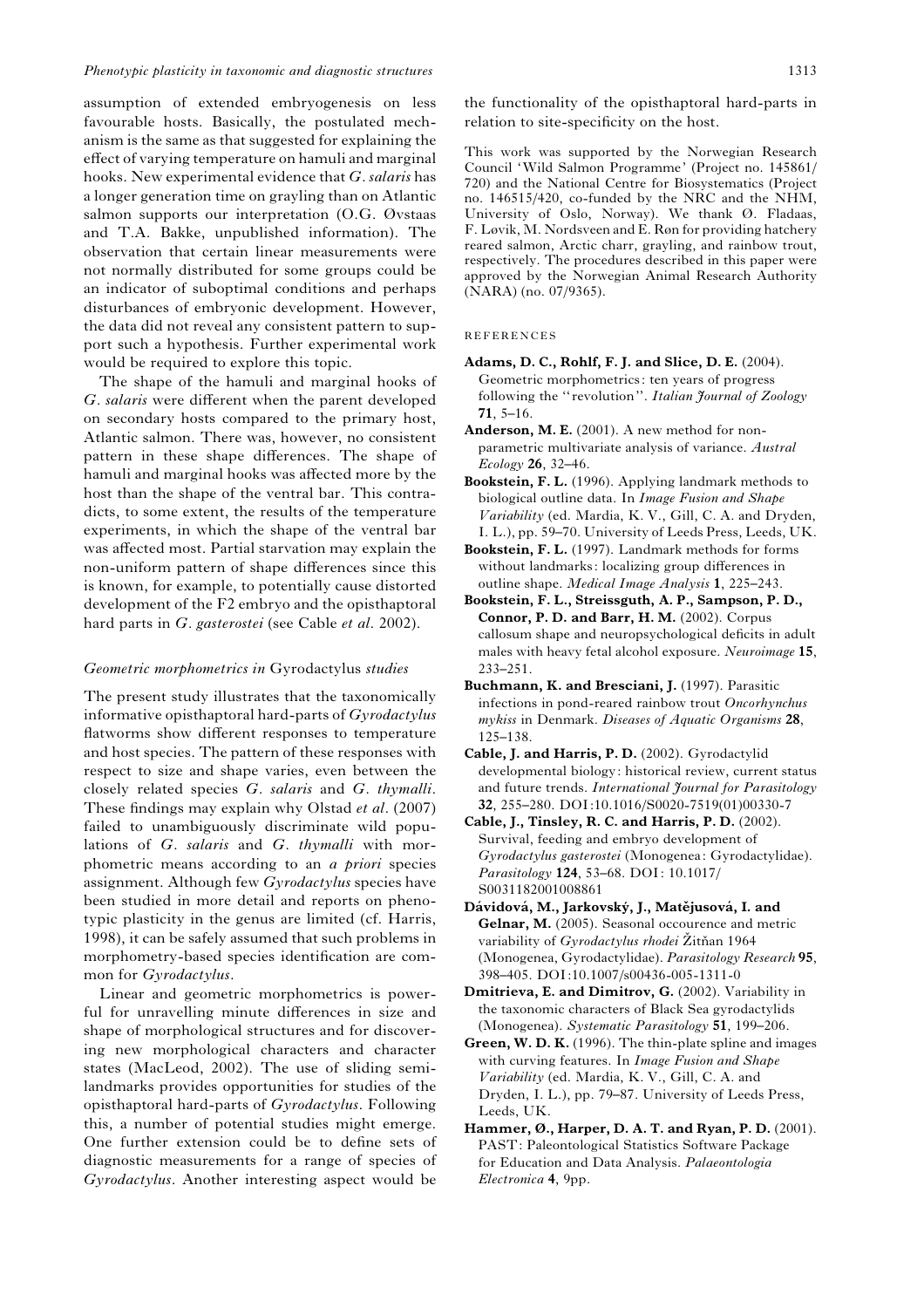Harris, P. D. (1998). Ecological and genetic evidence for clonal reproduction in Gyrodactylus gasterostei Gläser, 1974. International Journal for Parasitology 28, 1595–1607.

Harris, P. D., Cable, J., Tinsley, R. C. and Lazarus, C. M. (1999). Combined ribosomal DNA and morphological analysis of individual gyrodactylid monogeneans. Journal of Parasitology 85, 188-191.

Harris, P. D., Shinn, A. P., Cable, J. and Bakke, T. A. (2004). Nominal species of the genus Gyrodactylus von Normann 1832 (Monogenea: Gyrodactylidae), with a list of principal host species. Systematic Parasitology 59, 1–27. DOI:10.1023/ B:SYPA.0000038447/52015.e4

Huyse, T. and Volckaert, F. A. M. (2002). Identification of a host-associated species complex using molecular and morphometric analyses, with the description of Gyrodactylus rugiensoides n. sp. (Gyrodactylidae, Monogenea). International Journal for Parasitology 32, 907–919. DOI:10.1016/S0020-7519(02)00026-7

Jackson, J. A. and Tinsley, R. C. (1995). Sclerite growth and morphometric variation in Gyrodactylus gallieni Vercammen-Grandjean, 1960 (Monogenea: Gyrodactylidae) from Xenopus laevis laevis (Anura). Systematic Parasitology 31, 1–9.

Jansen, P. A. and Bakke, T. A. (1991). Temperaturedependent reproduction and survival of Gyrdicotylus salaris Malmberg, 1975 (Platyhelminthes: Monogenea) on Atlantic salmon (Salmo salar L.). Parasitology 102, 105–112.

Johnsen, B. O., Møkkelgjerd, P. I. and Jensen, A. J. (1999). The parasite Gyrodactylus salaris on salmon parr in Norwegian rivers, status report at the beginning of year 2000. NINA Oppdragsmelding 617, 1–129 (in Norwegian).

Kayton, R. J. (1983). Histochemichal and X-ray elemental analysis of the sclerites of Gyrodactylus spp. (Platyhelminthes: Monogenoidea) from the Utah chub, Gila atraria (Girard). Journal of Parasitology 69, 862–865.

Knudsen, R., Adolfsen, P., Sandring, S., Kristoffersen, R., Siikavuopio, S. and Rikardssen, A. (2007). The suitability of anadromous Arctic charr as host and vector of the monogenean Gyrodactylus salaris. Ecology of Freshwater Fish 16, 99–104.

Koski, P. and Malmberg, G. (1995). Occurrence of Gyrodactylus (Monogenea) on salmon and rainbow trout in fish farms in Northern Finland. Bulletin of the Scandinavian Society for Parasitology 5, 76–88.

Kristoffersen, R., Rikardsen, A. H., Winger, A. C., Adolfsen, P. and Knudsen, R. (2005). Arctic charr as long-term host of Gyrodactylus salaris in River Skibotnelva, northern Norway. NINA Rapport 36, 1–27 (in Norwegian, English summary).

Kulemina, I. V. (1977). Size variability of the adhesive elements in some species of Gyrodactylus. In Investigations of Monogeneans in the USSR (ed. Skarlato, O. A.), pp. 38–41. Oxonian Press Pvt. Ltd 1987, New Dehli, India.

MacLeod, N. (2002). Phylogenetic signals in morphometric data. In Morphology, Shape and Phylogeny (ed. MacLeod, N. and Forey, P. L.), pp. 100–138. Taylor and Francis, London, UK. Malmberg, G. (1970). The excretory systems and the marginal hooks as a basis for the systematics of Gyrodactylus (Trematoda, Monogenea). Arkiv für Zoologie 23, 1–235.

Malmberg, G. (1990). On the ontogeny of the haptor and evolution of the Monogenea. Systematic Parasitology 17, 1-65.

Malmberg, G. and Malmberg, M. (1991). Investigations for Gyrodactylus on salmonids in natural waters and fish farms during the periods 1951–72 and 1986–May 1991. Information från Söttvattenslaboratoriet—Drottningholm: Fiskeristyrelsens sötvattenslaboratorium 2, 1-30 (in Swedish, English summary).

Mo, T. A. (1991a). Seasonal variations of opisthaptoral hard parts of Gyrodactylus salaris Malmberg, 1957 (Monogenea: Gyrodactylidae) on parr of Atlantic salmon Salmo salar L. in the river Batnfjordselva, Norway. Systematic Parasitology 19, 231–240.

**Mo, T. A.** (1991 $b$ ). Variations of opisthaptoral hard parts of Gyrodactylus salaris Malmberg, 1957 (Monogenea: Gyrodactylidae) on rainbow trout (Oncorhynchus mykiss (Walbaum, 1792)) in a fish farm, with comments on the spreading of the parasite in south-eastern Norway. Systematic Parasitology 20, 1–9.

**Mo, T. A.** (1991c). Variations of opisthaptoral hard parts of Gyrodactylus salaris Malmberg, 1957 (Monogenea: Gyrodactylidae) on parr of Atlantic salmon Salmo salar L. in laboratory experiments. Systematic Parasitology 20, 11–19.

Mo, T. A. (1994). Status of Gyrodactylus salaris problems and research in Norway. In Parasitic Diseases of Fish (ed. Pike, A. W. and Lewis, J. W.), pp. 43–58. Samara Publishing Ltd., Samara House, Tresaith, Dyfed, UK.

Olstad, K., Shinn, A. P., Bachmann, L. & Bakke, T. A. (2007). Host-based identification is not supported by morphometrics in natural populations of Gyrodactylus salaris and G. thymalli (Platyhelminthes, Monogenea). Parasitology 134, 2041–2052. DOI:10.1017/ S0031182007003332

Robertsen, G., Hansen, H., Bachmann, L. and Bakke, T. A. (2007). Arctic charr (Salvelinus alpinus) is a suitable host for Gyrodactylus salaris (Monogenea, Gyrodactylidae) in Norway. Parasitology 134, 257–267. DOI: 10.1017/S0031182006001223

Rohlf, F. J. (2006a). tpsDig, Digitize Landmarks and Outlines, Version 2.10. Department of Ecology and Evolution, State University of New York at Stony Brook, NY, USA.

Rohlf, F. J. (2006b). tpsUtil, File Utility Program. Version 1.37. Department of Ecology and Evolution, State University of New York at Stony Brook, NY, USA.

Rohlf, F. J. (2007). tpsRelw, Relative Warps Analysis, Version 1.45. Department of Ecology and Evolution, State University of New York at Stony Brook, NY, USA.

Shinn, A. P., Gibson, D. I. and Sommerville, C. (1995). A study of the composition of the sclerites of Gyrodactylus Nordmann, 1832 (Monogenea) using X-ray elemental analysis. International Journal for Parasitology 25, 797–805. DOI:10.1016/0020- 7519(95)00008-P